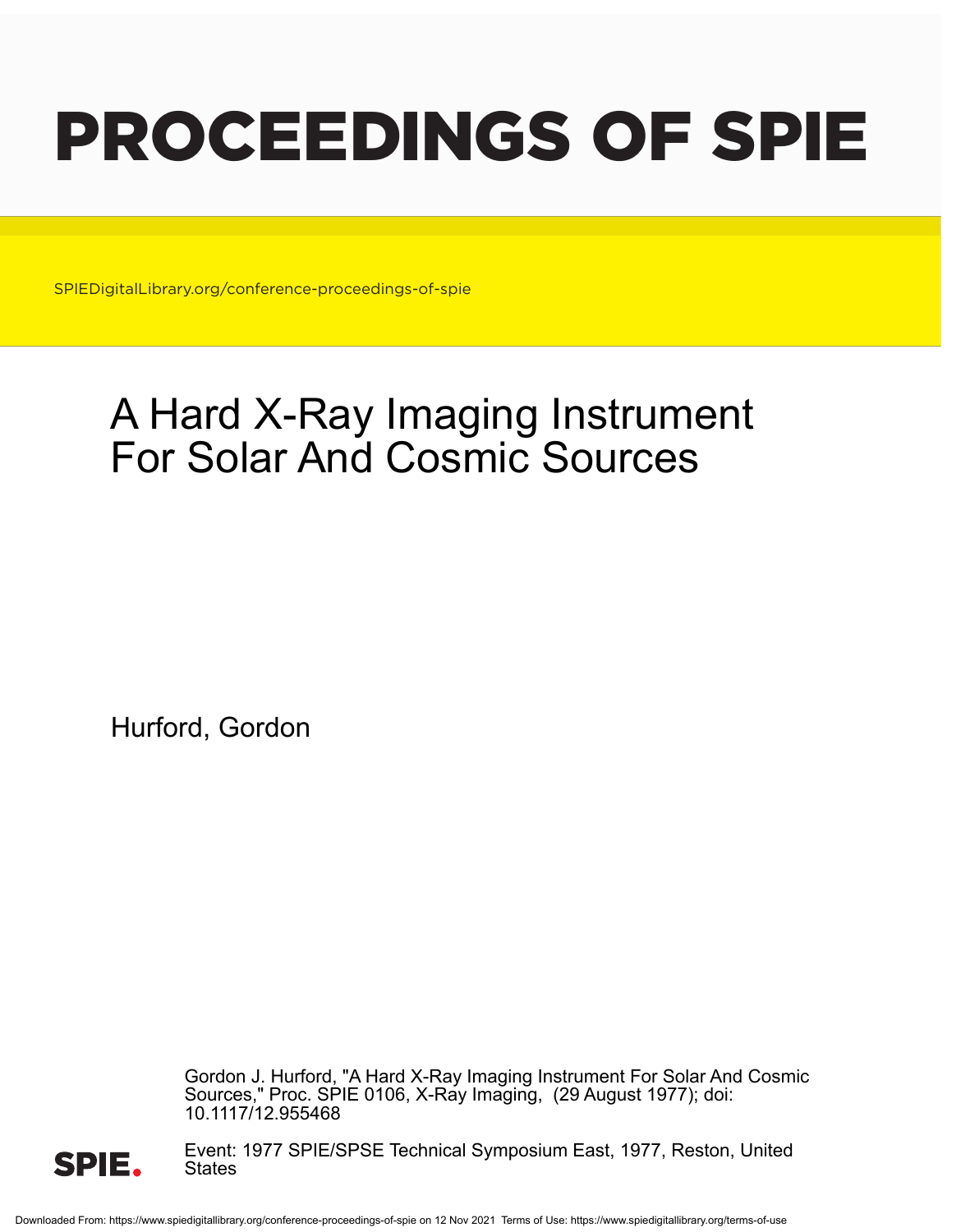#### A HARD X -RAY IMAGING INSTRUMENT FOR SOLAR AND COSMIC SOURCES **A HARD X-RAY IMAGING INSTRUMENT FOR SOLAR AND COSMIC SOURCES**

Gordon J. Hurford **Gordon J. Hurford** California Institute of Technology California Institute of Technology Pasadena, California 91125 Pasadena, California 91125

### Abstract Abstract

A Hard X-Ray Imaging Instrument is described which is capable of high resolution imaging of solar and cosmic hard X-ray sources between 2 and 80 kev during Shuttle sortie flights. The properties of solar burst sources and the resulting instrument requirements flights. The properties of solar burst sources and the resulting instrument requirements are discussed. The instrument envelope of 1.2 x 1.2 x 3.0 meters includes a tungsten are discussed. The instrument envelope of 1.2 x 1.2 x 3.0 meters includes a tungsten multigrid collimator which has 4" resolution, a 40' response envelope and a point source multigrid collimator which has 4" resolution, a 40' response envelope and a point source effective area of 26 cm $^{\prime}$ . A combination of periodic fan beans and non-periodic pencil beams enable a unique deconvolution to be achieved within a 128" x 128" field without mechanical scanning. The detector system is a set of direct-readout 40 atm-cm Xenonfilled proportional counters, designed to minimize background. The instrument is capable filled proportional counters, designed to minimize background. The instrument is capable of refurbishment to optimize the collimator configuration for specific solar or cosmic of refurbishment to optimize the collimator configuration for specific solar or cosmic scientific objectives, to upgrade the angular resolution or to extend the high energy scientific objectives, to upgrade the angular resolution or to extend the high energy response. response. effective area of 26 cm $^2$ . A combination of periodic fan beans and non-periodic pencil beams enable a unique deconvolution to be achieved within a 128" x 128" field without

#### Introduction Introduction

The last decade of high energy observations in space has shown that particle accelera-The last decade of high energy observations in space has shown that particle acceleration plays a major role in the energetics of solar flares. Energetic particles have been tion plays a major role in the energetics of solar flares. Energetic particles have been observed via their radio, X -ray and y -ray emission and have been analyzed as solar cosmic observed via their radio, X-ray and y-ray emission and have been analyzed as solar cosmic rays. Because of the relatively simple physics of their propagation, X-rays can provide the most direct means by which to study the acceleration and propagation of energetic the most direct means by which to study the acceleration and propagation of energetic electrons in solar flares. Hard X-ray observations have provided valuable quantitative information on the spectrum and time evolution of accelerated electrons. This information information on the spectrum and time evolution of accelerated electrons. This information has been limited, however, since no direct spatial information has been available to has been limited, however, since no direct spatial information has been available to relate the location and spatial distribution of the high energy electrons to the optically observed magnetic field configurations in the acceleration region. Hard X-ray imaging with appropriate time, spatial and energy resolution would enable significant new insights with appropriate time, spatial and energy resolution would enable significant new insights to be obtained on particle acceleration in solar flares and cosmic phenomena. to be obtained on particle acceleration in solar flares and cosmic phenomena.

The Hard X-Ray Imaging Facility Definition Team was constituted by NASA to define the<br>scientific objectives, instrumental concepts and specifications, implementation and operation of a Shuttle -borne instrument to obtain hard X -ray images of the sun during operation of a Shuttle-borne instrument to obtain hard X-ray images of the sun during solar flares. The work of this team has resulted in the design of an instrument to solar flares. The work of this team has resulted in the design of an instrument to achieve these scientific goals and which represents a significant, yet practicable step achieve these scientific goals and which represents a significant, yet practicable step forward in **hig**h resolution hard X-ray imaging.

Solar hard X-ray bursts provide a rather different set of constraints on the design of a hard X-ray instrument thatn those posed by other sources. The nature of these constraints will be described below, along with the collimator concepts chosen to adapt to straints will be described below, along with the collimator concepts chosen to adapt to them. A version of the instrument proposed for flight on Spacelab-2 in 1980 will be described. described.

This version, which requires an envelope of  $\mathord{\sim}1.2$  x  $1.2$  x  $3.0$  m, is compatible with a number of proposed Spacelab pointing systems, including the Small Instrument Pointing number of proposed Spacelab pointing systems, including the Small Instrument Pointing System (SIPS). In the configuration described, HXII features 4 arc second resolution, System (SIPS). In the configuration described, HXII features 4 arc second resolution, a full sun field of view and an effective area of 26  $\mathrm{cm}^2$ . It is well suited for imaging of both solar burst and cosmic sources. of both solar burst and cosmic sources.

#### Characteristics of Solar X-Ray Bursts

Integrated characteristics of solar X-ray bursts have been well established over the last decade of observations<sup>(1)</sup>. Figure 1 illustrates the spectrum of such a burst, which is characterized by two components. Above 20 kev, emission is due to bremsstrahlung of is characterized by two components. Above 20 kev, emission is due to bremsstrahlung of non-thermal electrons and is frequently parameterized by a power law in energy,  $E^{-\gamma}$ , where 2.5  $\leqslant$   $\gamma$   $\leqslant$  6 and typically is  $\mathcal{\lnot}4$ . The thermal component which dominates at lower energies is parameterized by an emission measure and temperatures in the range 10 to 20 million is parameterized by an emission measure and temperatures in the range 10 to 20 million degrees. The extreme steepness of the spectrum,which can cover up to 10 orders of magni-degrees. The extreme steepness of the spectrum, which can cover up to 10 orders of magnitude between 1 and 100 kev, should be noted. The spectrum shown in Figure 1 represents the largest flare which might be observed in a year. Smaller flares have qualitatively similar spectra but much lower fluxes so that, for example<sub>4</sub>, the peak 20 kev flux of a typical once-a-day flare is about 0.3 photons/cm<sup>2</sup>sec kev <sup>(2)</sup>. The spatial dependence of the spectral parameters is one of the key observational objectives of solar hard X-ray Integrated characteristics of solar X-ray bursts have been well established over the last decade of observations ${}^{(\mathsf{1})}.$  Figure 1 illustrates the spectrum of such a burst, which tude between 1 and 100 kev, should be noted. The spectrum shown in Figure 1 represents the largest flare which might be observed in a year. Smaller flares have qualitatively similar spectra but much lower fluxes so that, for example, the peak 20 kev flux of a<br>typical once-a-day flare is about 0.3 photons/cm<sup>2</sup>sec kev <sup>(2)</sup>. The spatial dependence of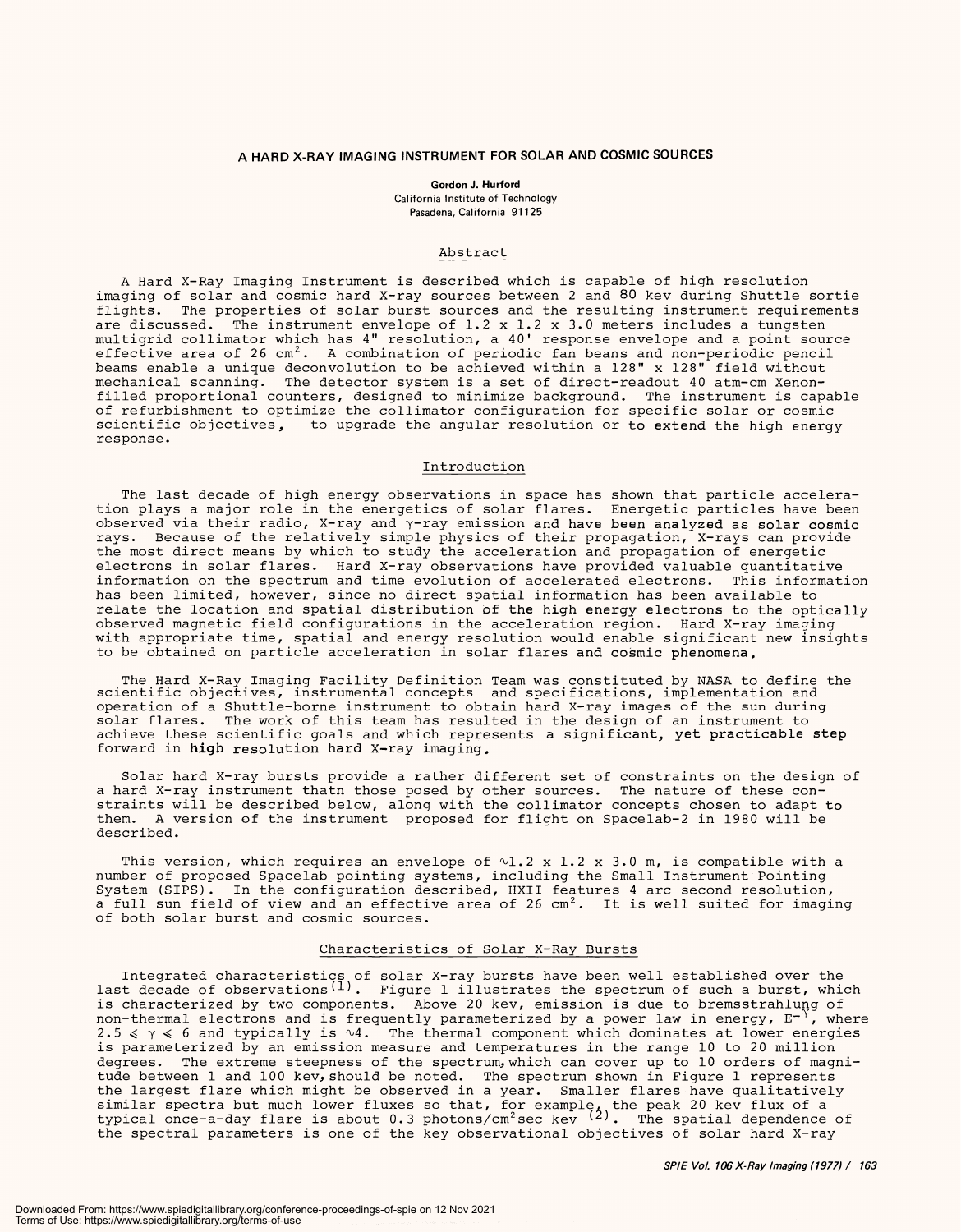#### imaging. imaging.

The non-thermal component typically has rise and decay times in the range has , rise and decay times in the range 2-5 seconds and 3-10 seconds respectively.  $10'\sharp$ Durations vary from <10 to -10 seconds Durations vary from <10 to 10 seconds with the observed fine structure as short with the observed fine structure as short as 1 to 2 seconds. It is important to as 1 to 2 seconds. It is important to note that these time scales are the note that these time scales are the result of integrated sun measurements so  $\begin{array}{cc} \text{Q} & \text{I}^{\text{u}} \end{array}$ that shorter time scales may be observed  $\qquad \overline{\bullet}$ with imaging detectors. with imaging detectors.

Indirect evidence from soft X-ray,  $\quad \xrightarrow{\mathbf{L}}$ radio, and optical data suggest that much radio, and optical data suggest that much of the emission may come from kernels of of the emission may come from kernels of emission with size scales of 2"-8" which  $\sum_{n=1}^{\infty}$  " are separated by distance up to 2 arc  $\frac{S}{S}$ minutes. Thus the expected character of  $\quad \ \ \, \mathrel{\mathop:}= \;\; 10^{1}$ the images is that of high contrast, the images is that of high contrast, compact features viewed against a black compact features viewed against a black sun.

In addition there are theoretical con-In addition there are theoretical considerations which suggest that weak, siderations which suggest that weak, extended X -ray emission, originating in extended X-ray emission, originating in the corona may also be observable. These the corona may also be observable. These X -ray analogues to Type II, III, and IV X-ray analogues to Type II, III, and IV radio bursts would be several arc minutes and i in extent. in extent.



Fig. 1. Model solar X -ray spectrum for a large solar flare. The effect of shutter assemblies Fig. 1 . Model solar X-ray spectrum for a large solar flare. The effect of shutter assemblies in modifying the pulse- height spectrum is also in modifying the pulse-height spectrum is also shown. The shutters consist of 0.2 gm/cm $^2$  of aluminum with appropriate apertures to permit a controlled fraction of low energy photons to <sup>a</sup>controlled fraction of low energy photons to be detected. be detected. shown. The shutters consist of 0.2 gm/cm $^{\prime}$  of aluminum with appropriate apertures to permit

#### Instrument Parameters Instrument Parameters

In the design of any instrument, there is always a balance to be struck between what one In the design of any instrument, there is always a balance to be struck between what one would like to do and the limitations posed by physical considerations, current technology, would like to do and the limitations posed by physical considerations, current technology, externally imposed boundary conditions and cost. Table 1 indicates the HXII parameters, externally imposed boundary conditions and cost. Table 1 indicates the HXII parameters, as configured for Spacelab 2, along with the scientific drivers and corresponding technical as configured for Spacelab 2, along with the scientific drivers and corresponding technical constraints. constraints.

#### Multigrid Collimators Multigrid Collimators

The instrument parameters outlined below would appear in some respects to be incom-The instrument parameters outlined below would appear in some respects to be incompatible with a collimator of the scale under consideration. For example the sensitivity patible with a collimator of the scale under consideration. For example the sensitivity and time resolution requirements imply the system must have an effective area of several and time resolution requirements imply the system must have an effective area of several tens of  $\mathtt{cm}^2$  while the field of view and resolution requirements imply that to view the full sun with 4 arc second resolution requires about  $2 \mathrm{x} 10^5$  pixels. Such requirements are unachievable in a  $\mathbin{\char`\^1}$  collimator unless  $\;\;$  suitable multiplexing techniques are used.

One approach to this problem is to take advantage of the nature of solar burst sources. One approach to this problem is to take advantage of the nature of solar burst sources. While in general one cannot predict with adequate assurance which solar active region will While in general one cannot predict with adequate assurance which solar active region will be the location of the next burst, it is expected that the maximum extent of the burst be the location of the next burst, it is expected that the maximum extent of the burst source, wherever it occurs, will'be limited to less than 2 arc minutes. To see how this source, wherever it occurs, will 'be limited to less than 2 arc minutes. .To see how this property is useful, it should be recalled that the response of conventional multigrid collimators  $\texttt{(3)}$  is characterized by three parameters: the FWHM angular resolution which is given by the ratio of aperture size to collimator length; the period (or angle between is given by the ratio of aperture size to collimator length; the period (or angle between planes of maximum transmission), which for a given resolution is determined by the number planes of maximum transmission) , which for a given resolution is determined by the number of grids; and the envelope of the collimator response which is given by the ratio of the collimator width to its length. If the period of the collimator is comparable to the collimator width to its length. If the period of the collimator is comparable to the envelope, there is only one transmission maximum and the collimator may be termed nonperiodic. In this work, a collimator will be considered non -periodic if its period is periodic. In this work, a collimator will be considered non-periodic if its period is greater than the solar diameter of 32 arc minutes. For unambiguous imaging of solar bursts greater than the solar diameter of 32 arc minutes. For unambiguous imaging of solar bursts it is not necessary to have such a non -periodic collimator, but rather it is only necessary it is not necessary to have such a non-periodic collimator, but rather it is only necessary to ensure that the period exceed the maximum burst extent of 2'. Although the source to ensure that the period exceed the maximum burst extent of 2 ' . Although the source property is useful, it should be recalled that the response of conventional multigrid collimators  $\left(3\right)$  is characterized by three parameters: the FWHM angular resolution which

164 /SP /E Vol 106X -Ray Imaging (1977) **164 /SPIE Vol. 106X-Ray Imaging (1977)**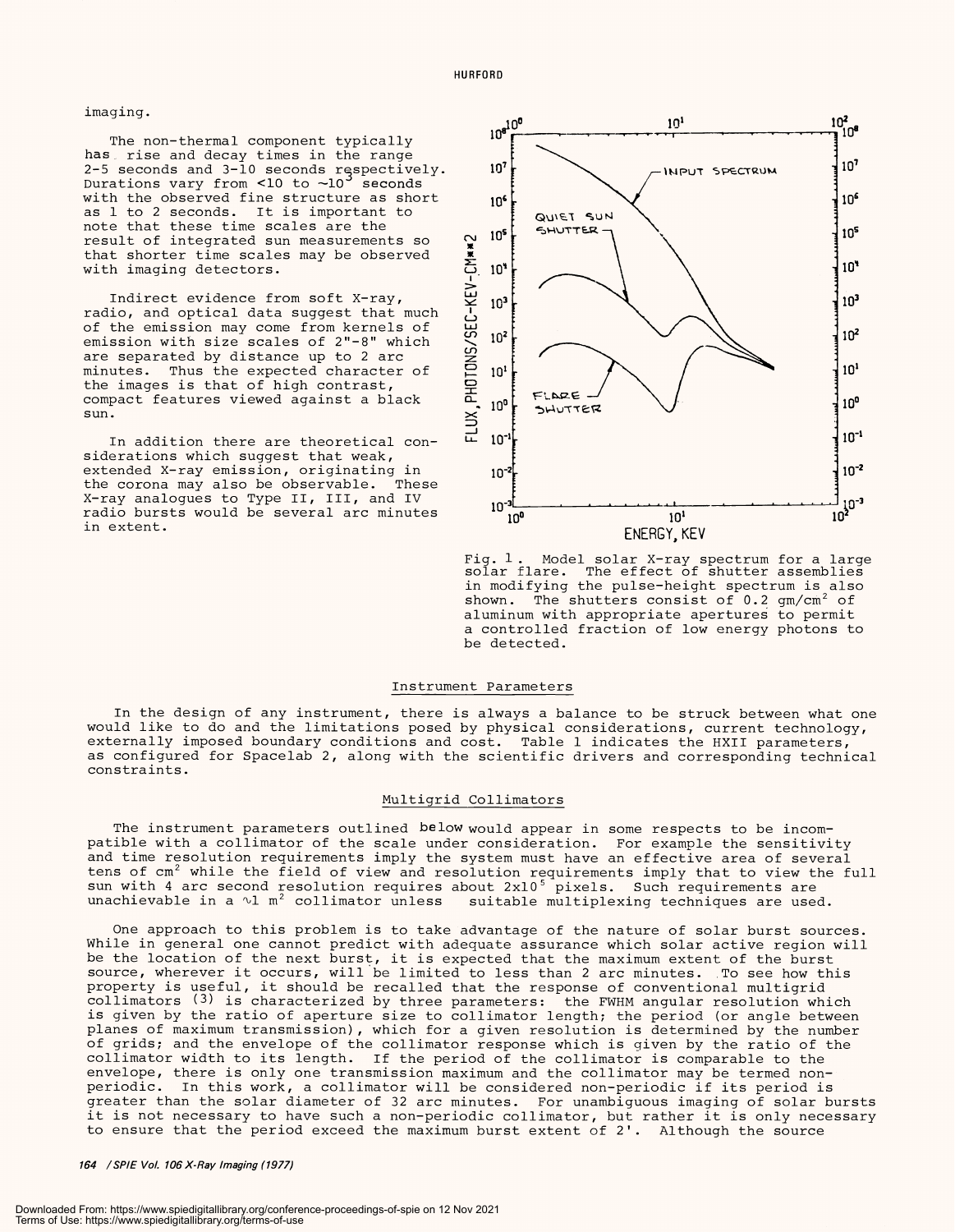#### A HARD X -RAY IMAGING INSTRUMENT FOR SOLAR AND COSMIC SOURCES **A HARD X-RAY IMAGING INSTRUMENT FOR SOLAR AND COSMIC SOURCES**

|                    |                                                                                          | Scientific Drivers                                                                                   | Constraints                                                                           |
|--------------------|------------------------------------------------------------------------------------------|------------------------------------------------------------------------------------------------------|---------------------------------------------------------------------------------------|
| Low Energy Limit   | 2 kev                                                                                    | * Quantitative imaging<br>of thermal component<br>* Overlap with focussing<br>telescopes             | * Pulse pileup<br>* Diffraction<br>* Window/detector                                  |
| Upper Energy Limit | 80 kev                                                                                   | * Quantitative imaging<br>and spectra of<br>non-thermal component                                    | * Detector efficiency<br>* Grid transparency<br>* Sensitivity<br>* Background         |
| Energy Resolution  | $7 - 30%$                                                                                | * Parameterization of<br>thermal and<br>non-thermal spectra                                          | * Detector                                                                            |
| Dynamic Range      | $10^{-4}$ to $10^{8}$<br>photons<br>$\text{(cm}^2 \text{sec} \text{ kev})$ <sup>-1</sup> | * Imaging large bursts<br>without pulse pileup<br>* Sensitivity to low<br>fluxes at high<br>energies | * Detector count rate<br>limits<br>* Window/shutter<br>response<br>* Background       |
| Time Resolution    | $\leq 1$ second                                                                          | * Time scale of solar<br>X-ray bursts                                                                | * Photon statistics                                                                   |
| Angular Resolution | 4"                                                                                       | * Inferred size scale<br>of solar hard X-ray<br>sources                                              | * Grid fabrication<br>* Metering structure<br>* Sensitivity tradeoff<br>* Diffraction |
| Field of View      | 40'<br>$2^1$                                                                             | * Full sun coverage<br>* Maximum extent of<br>individual burst<br>sources                            | * Sensitivity tradeoff                                                                |
| Sensitivity        | $0.1$ ph<br>$(cm^2 sec kev)$<br>at 20 kev                                                | * Need to image<br>several non-thermal<br>bursts during a 7 day<br>sortie mission                    | * Instrument envelope                                                                 |

location is ambiguous to integral multiples of **the** period, this ambiguitiy can easily be removed with auxiliary coarse imaging or with simultaneous optical data. The use of collimators with periods of  $\mathbin{\char`\^}2$ ' rather than  $\mathbin{\char`\^}32$ ' can ease but not eliminate the sensitivity problem. problem.

A second technique well suited to solar burst imaging is the use of phased arrays of <sup>A</sup>second technique well suited to solar burst imaging is the use of phased arrays of subcollimators rather than mechanical modulation of a single collimator. Figure 2 illus-subcollimators rather than mechanical modulation of a single collimator. Figure 2 illustrates the concept of the phased array of subcollimators. Each grid of a multigrid colli-trates the concept of the phased array of subcollimators. Each grid of a multigrid collimator is divided into a number of regions, each separated by a few millimeters while within mator is divided into a number of regions, each separated by a few millimeters while within each region or subcollimator, an appropriate pattern of apertures is etched. A number of each region or subcollimator, an appropriate pattern of apertures is etched. A number of properties of such a set of subcollimators should be noted: properties of such a set of subcollimators should be noted:

1. The angular response of each subcollimator need not necessarily be related to the 1. The angular response of each subcollimator need not necessarily be related to the response of other subcollimators. response of other subcollimators.

2. If the design and fabrication of the grids is done correctly, alignment of the grid 2. if the design and fabrication of the grids is done correctly, alignment of the grid implies alignment of all the subcollimators within the grid. implies alignment of all the subcollimators within the grid.

3. The coalignment of all subcollimators within a grid is determined by the design 3. The coalignment of all subcollimators within a grid is determined by the design and fabrication and is relatively immune to subsequent changes. and fabrication and is relatively immune to subsequent changes.

4. intercalibrated detectors of moderate spatial resolution are required to provide 4. Intercalibrated detectors of moderate spatial resolution are required to provide clean identification of which subcollimator a detected photon passed through. clean identification of which subcollimator a detected photon passed through.

A particulaly useful special case, also illustrated in Figure 2, is the phased array <sup>A</sup>particulaly useful special case, also illustrated in Figure 2, is the phased array of subcollimators where (in one dimension) the central response peak in one subcollimator of subcollimators where (in one dimension) the central response peak in one subcollimator is displaced from the previous subcollimator by an angle equal to its FWHM resolution. If is displaced from the previous subcollimator by an angle equal to its FWHM resolution. If N subcollimators are provided where N = (Period/Resolution), then each source point is viewed by at least one subcollimator , with the additional property that (subject to envel-viewed by at least one subcollimator , with the additional property that (subject to envelope restrictions) all such source points are viewed with the same total effective area. Compared to the alternative of a mechanically scanned single collimator, phased arrays have Compared to the alternative of a mechanically scanned single collimator, phased arrays have comparable sensitivity plus immunity to ambiguities due to rapid source changes. Dynamic comparable sensitivity plus immunity to ambiguities due to rapid source changes. Dynamic range is improved since they do not have the count rate variations of scanning systems. range is improved since they do not have the count rate variations of scanning systems.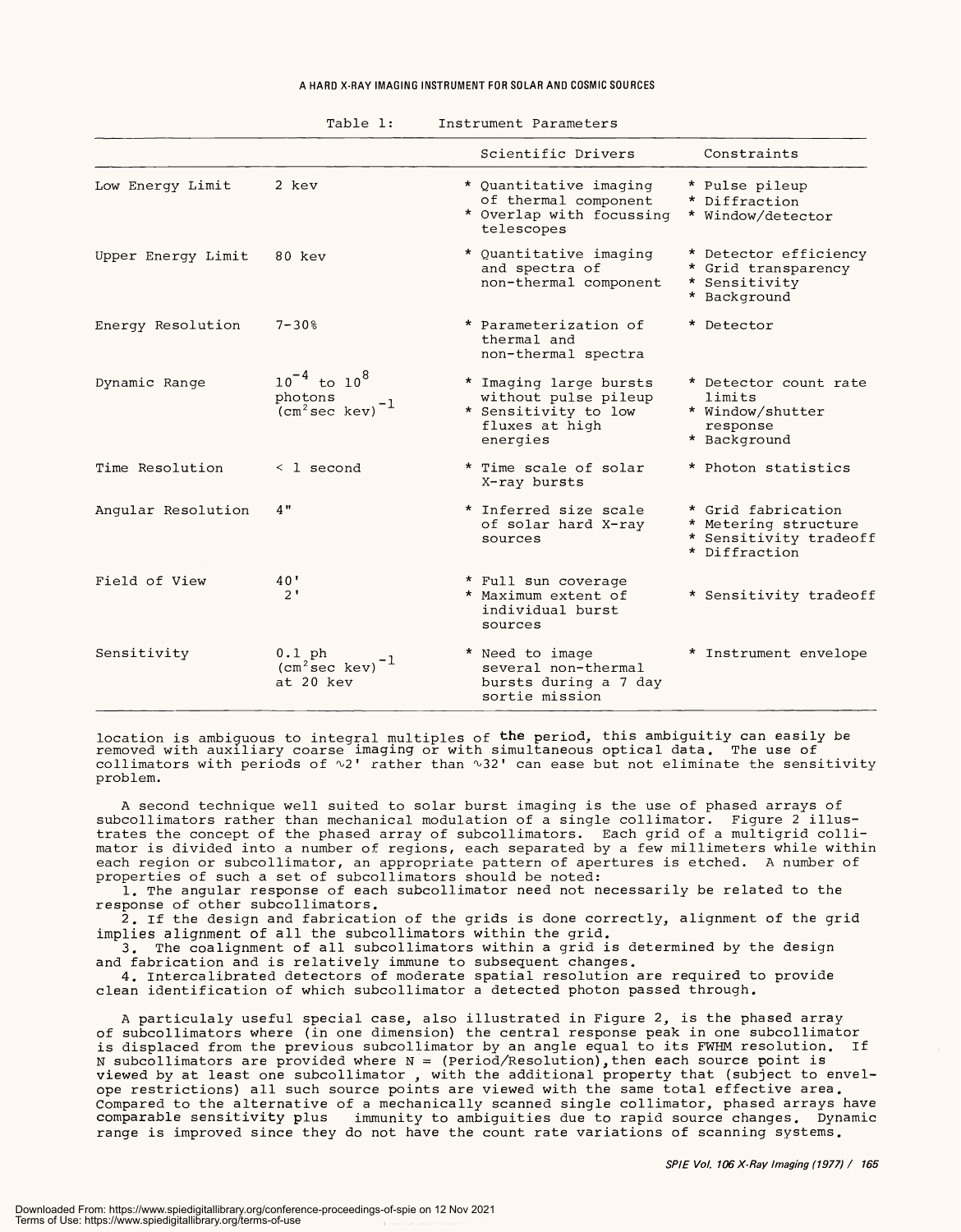#### HURFORD **HURFORD**

#### Tradeoffs Among Collimator Systems Tradeoffs Among Collimator Systems

Over the last decade many collimator concepts have been developed in response to Over the last decade many collimator concepts have been developed in response to specific problems in hard X -ray imaging. When viewed, however, in the light of the instru-specific problems in hard X-ray imaging. When viewed, however, in the light of the instrument parameters outlined above, each involves a different compromise in sensitivity, time, ment parameters outlined above, each involves a different compromise in sensitivity, time, energy and /or angular resolution, image reconstruction or technical feasibility. energy and/or angular resolution, image reconstruction or technical feasibility.

For example, a phased array of  $\sim\!\!10^{\,3}$  4"x4" two-dimensional collimators with a period of  $\scriptstyle\rm\sim$  2 arc minutes would satisfy all the requirements described above except for requirements described above except for sensitivity which would be low by over sensitivity which would be low by over an order of magnitude. Such an approach an order of magnitude. Such an approach which nevertheless has the advantage of which nevertheless has the advantage of direct imaging, is inherently inefficient direct imaging, is inherently inefficient in its use of collimator frontal area. in its use of collimator frontal area. Since almost all the emission is expected Geome to be in highly compact knots, loops, to be in highly compact knots, loops, etc., the vast majority of subcollimators are looking at black sun. collimators are looking at black sun.

One way around this is the use of a One way around this is the use of <sup>a</sup> foveal system which consists of a much foveal system which consists of a much smaller phased array of non-periodic, two dimensional subcollimators supple-two dimensional subcollimators supplemented by a small number of coarse mented by a small number of coarse resolution elements. Collectively the resolution elements. Collectively the system views the whole sun, although the system views the whole sun, although the high resolution elements view only a high resolution elements view only <sup>a</sup> small area of perhaps 32 arc seconds small area of perhaps 32 arc seconds square. When a burst occurring anywhere square. When a burst occurring anywhere on the sun is detected by the coarse on the sun is detected by the coarse elements, a microprocessor control elements, a microprocessor control system then issues commands to the system then issues commands to the pointing system so as to direct the high pointing system so as to direct the high resolution elements to the location of resolution elements to the location of the burst within 1 to 2 seconds. Should the burst within 1 to 2 seconds. Should the burst be larger than the 32 "x32" the burst be larger than the 32"x32" high resolution field of view, this high resolution field of view, this would be sensed by the coarse elements would be sensed by the coarse elements and the pointing system directed to time share' the high resolution elements among the different regions of interest. among the different regions of interest. Although the system would always be Although the system would always be alert to the full sun, only the center of its field of view would be imaged with the highest resolution. It is analogous the highest resolution. It is analogous to the human eye which responds by turn-to the human eye which responds by turning to look directly at objects of ing to look directly at objects of interest which are first sensed by peri-interest which are first sensed by peripheral vision. The use of a foveal sys-pheral vision. The use of a foveal system could provide direct imaging with tem could provide direct imaging with marginally adequate sensitivity but with marginally adequate sensitivity but with some susceptibility to rapid changes in some susceptibility to rapid changes in sources larger than 32 ". sources larger than 32". and the pointing system directed to time share' the high resolution elements alert to the full sun, only the center of its field of view would be imaged with

Phased arrays of fan beams can meet Phased arrays of fan beams can meet virtually all the requirements but have virtually all the requirements but have the drawback of requiring a deconvolution the drawback of requiring a deconvolution step to recreate the two dimensional step to recreate the two dimensional image. Although their sensitivity is image. Although their sensitivity is good, very complex source con-good, very complex source configurations could lead to ambiguities figurations could lead to ambiguities in the deconvolution step. in the deconvolution step.

The rotating modulation collimator The rotating modulation collimator (4) with adequate period and resolution (4) with adequate period and resolution does not provide a significant sensi-does not provide a significant sensitivity advantage over the fan beam tivity advantage over the fan beam approach. In addition to the mechani-approach. In addition to the mechanical complexity of the rotation drive, it These also requires a deconvolution step of also requires a deconvolution step of comparable or greater complexity. comparable or greater complexity.

166 /SP /E Vol. 106 X-Ray Imaging (1977) **166 /SPIE Vol. 106 X-Ray Imaging (1977)**





Fig. 2. A Phased Array of Subcollimators. The Fig. 2. A Phased Array of Subcollimators. The top panel shows the geometry of a three grid top panel shows the geometry of a three grid collimator divided into 4 subcollimators, each collimator divided into 4 subcollimators, each with a period four times the resolution FWHM. with a period four times the resolution FWHM. The second panel shows the transmission of each The second panel shows the transmission of each subcollimator and their sum, illustrating the subcollimator and their sum, illustrating the "uniformity of field" property whereby subject "uniformity of field" property whereby subject to the envelope, the summed transmission over to the envelope, the summed transmission over all subcollimators is uniform. The bottom panel all subcollimators is uniform. The bottom panel shows how the angular half peak contours repeat shows how the angular half peak contours repeat to give wide field, high resolution coverage. to give wide field, high resolution coverage. These properties of phased arrays are retained These properties of phased arrays are retained in two dimensions if square apertures are used. in two dimensions if square apertures are used.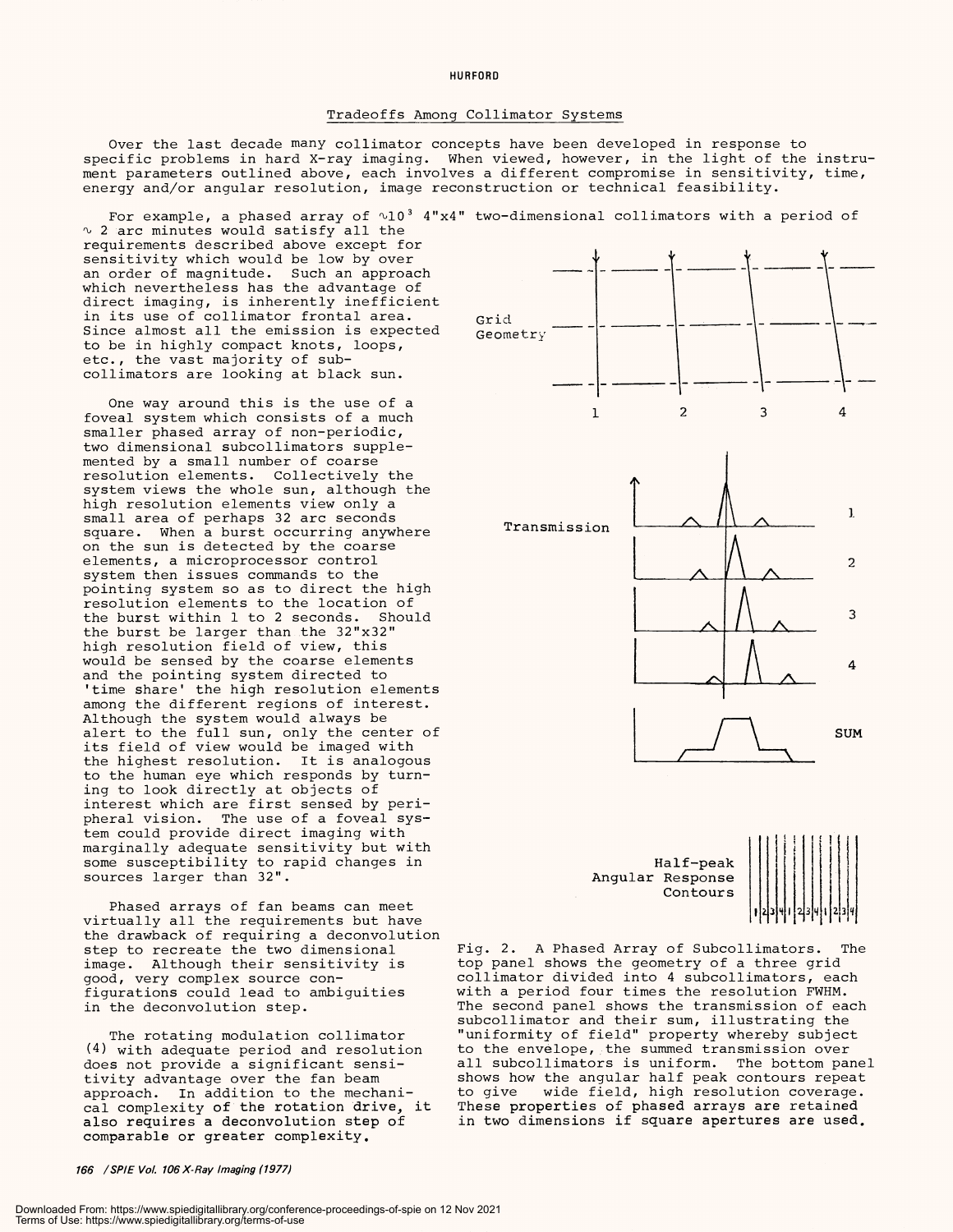Random array systems (5), in both their one and two dimensional forms, offer outstanding sensitivity and simplicity of construction over multigrid approaches, but the angular sensitivity and simplicity of construction over multigrid approaches,, but the angular resolution of 4" requires a detector spatial resolution of about 50 microns, which is not resolution of 4" requires a detector spatial resolution of about 50 microns,, which is not within the state of the art for a detector with the required energy resolution. Although within the state of the art for a detector with the required energy resolution. Although techniques have been identified by which this spatial resolution requirement could be techniques have been identified by which this spatial resolution requirement could be eased, the penalty in sensitivity is too great to make this a viable alternative.

A detailed tradeoff study among these and other collimator approaches indicated that the <sup>A</sup>detailed tradeoff study among these and other collimator approaches indicated that the foveal system and phased arrays of fan beams were best suited to the instrument require-foveal system and phased arrays of fan beams were best suited to the instrument requirements. Both of these systems require similar metering structures and detectors and so can ments. Both of these systems require similar metering structures and detectors and so can be flexibly combined within a given instrument. The combination has the additional advant-be flexibly combined within a given instrument. The combination has the additional advantage that the fan beams provide the continuous full sun, high resolution coverage that the age that the fan beams provide the continuous full sun,, high resolution coverage that the foveal system lacks, while the foveal system is direct imaging and so can provide a guide foveal system lacks,, while the foveal system is direct imaging and so can provide a guide to fan beam deconvolution, if necessary. to fan beam deconvolution,, if necessary.

#### The Hard X-Ray Imaging Instrument

The Hard X-Ray Imaging Instrument (HXII), as proposed for Spacelab 2, is illustrated in Figure 3. The actual layout is determined by structural, thermal, and detector con-in Figure 3. The actual layout is determined by structural., thermal,, and detector considerations. The basic metering structure identified as a working concept is a truss siderations. The basic metering structure identified as <sup>a</sup>working concept is a truss structure, divided into four quadrants, each of which supports grid planes and counter elements independently. Each grid plane is further divided into four collimator areas, elements independently. Each grid plane is further divided into four collimator areas, called frames. The sixteen collimator frames are utilized as follows: 6 high-resolution fan beam arrays; 4 low resolution fan beam arrays; 4 two-dimentional foveal arrays; 2 reserved for auxiliary instruments such as full sun monitors and aspect sensors. 2 reserved for auxiliary instruments such as full sun monitors and aspect sensors.

The high r $\mathsf{g}$ solution fan beams and  $\mathfrak f$ oveal elements have a combined point source effective area of 26 cm  $\tilde{c}$  . The additional 20 cm  $\tilde{c}$  of effective area provided by the low resolution fan beams is used to image the extended coronal sources as well as to direct the foveal fan beams is used to image the extended coronal sources as well as to direct the foveal elements to the solar burst location. Grids within each frame are fabricated from sheets of 50 micron thick tungsten. Their 22 x 22 cm area is divided into subcollimators, 3.4 or 5 cm on a side and separated by 0.5 cm. The total number of subcollimators is 376, 3.4 or 5 cm on a side and separated by 0.5 cm. The total number of subcollimators is 376,, not including those reserved for background and alignment monitoring. Table 2 shows not including those reserved for background and alignment monitoring. Table 2 shows the allocation of subcollimators and their properties. the allocation of subcollimators and their properties. The high r $\mathsf{g}$ solution fan beams and  $\mathfrak f$ oveal elements have a combined point source effective area of 26 cm  $\ldots$  The additional 20 cm of effective area provided by the low resolution elements to the solar burst location. Grids within each frame are fabricated from sheets of 50 micron thick tungsten. Their 22 x 22 cm area is divided into subcollimators,,



Fig. 3. Schematic layout of the Hard X -Ray Imaging Instrument. Shown is Fig. 3. Schematic layout of the Hard X-Ray Imaging Instrument. Shown is a unitary metering structure /integrating structure that supports several <sup>a</sup>unitary metering structure/integrating structure that supports several grid planes. The instrument points to the left. grid planes. The instrument points to the left.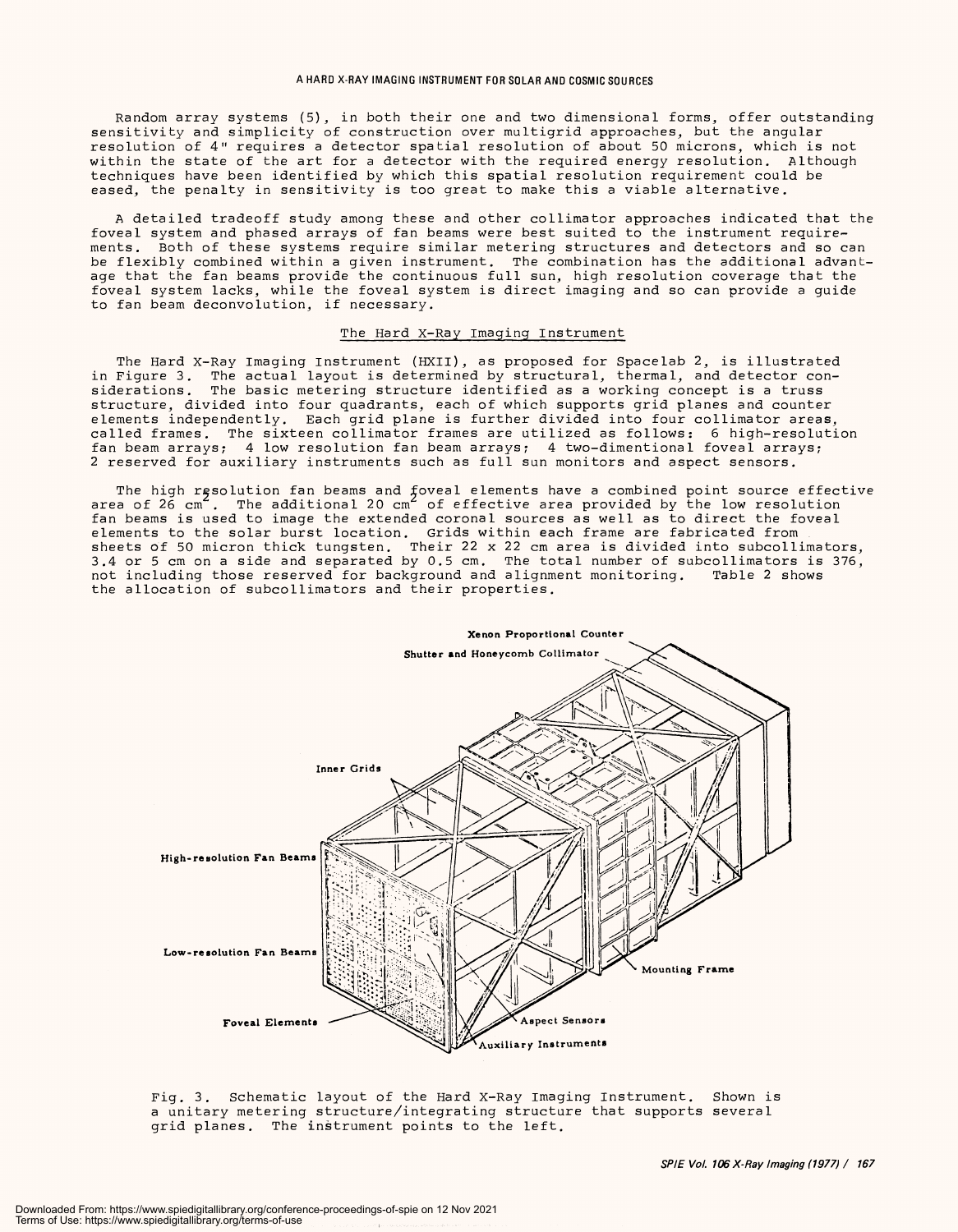Table 2. Subcollimator Layout Table 2. Subcollimator Layout

| Elements                             | FWHM<br>Resolution | Period                   | Envelope | Number of<br>grids | Effective Area<br>per pixel(cm <sup>-</sup> ) |
|--------------------------------------|--------------------|--------------------------|----------|--------------------|-----------------------------------------------|
| High-resolution<br>Fan Beams (6x32)  | 4 "                | 128"                     | 40'      | 6                  | 3.8                                           |
| Low-resolution<br>Fan Beams $(4x32)$ | 64"                | 34.1'                    | 40'      | 6                  | 5.0                                           |
| Foveal (56 total)                    | $4x4$ "            | $\overline{\phantom{0}}$ |          | 10                 | 3.4                                           |

The multigrid collimators are designed so that some misalignment of the inner grids is The multigrid collimators are designed so that some misalignment of the inner grids is possible without any effect on the angular response. This is illustrated in Figure  $4$  for the high resolution fan beams. Although coalignment of subcollimators within a frame the high resolution fan beams. Although coalignment of subcollimators within a frame (i.e. within a given phased array) is relatively stable, frame to frame coalignment and (i.e. within a given phased array) is relatively stable, frame to frame coalignment and coalignment to an optical reference axis of the aspect sensor must be reestablished in coalignment to an optical reference axis of the aspect sensor must be reestablished in flight by viewing a known cosmic X-ray point source such as Cygnus X-l.

A significant dynamic range problem <sup>A</sup>significant dynamic range problem for solar X-rays arises from the steepness of the flare spectrum. steepness of the flare spectrum. Good efficiency at the lowest energies Good efficiency at the lowest energies is a requirement to observe cosmic is a requirement to observe cosmic X -ray sources. but the thin counter X-ray sources, but the thin counter window thereby required creates an window thereby required creates an extremely high count rate during extremely high count rate during flares. This imposes the need for flares. This imposes the need for a variable geometry such as a move-a variable geometry such as a moveable shutter system to be operated able shutter system to be operated during flares. The effect is illust-during flares. The effect is illustrated in Figure 1. A simple mech-rated in Figure 1. A simple mechanical activator is controlled by anical activator is controlled by software in the digital electronics. software in the digital electronics.

Three possibilities exist for the Three possibilities exist for the large area multi -element detector large area multi-element detector array: position- sensitive propor-array: position-sensitive proportional counters; an array of thin tional counters; an array of thin crystal NaI /CsI detectors of the crystal Nal/CsI detectors of the "phoswich" variety (7); or an array "phoswich" variety (7); or an array of cooled Li or Ge solid-state devices. Although each has its devices. Although each has its advantages in terms of efficiency, advantages in terms of efficiency., dynamic range, energy resolution, dynamic range,, energy resolution,, complexity, and engineering problems, complexity,, and engineering problems,, cost considerations dictate propor-cost considerations dictate proportional counters with direct spatial tional counters with direct spatial readout as an initial choice. readout as an initial choice.

Obtaining large spectral and Obtaining large spectral and dynamic ranges requires careful dynamic ranges requires careful consideration of counters, window consideration of counters,, window thickness and area, and electronics. thickness and area,, and electronics. The objectives can be met by a Xenon The objectives can be met by a Xenon proportional counter with moveable proportional counter with moveable shutters to reduce the effective area shutters to reduce the effective area during large flares. Each quadrant during large flares. Each quadrant has a physically distinct proportional has a physically distinct proportional counter, with four independent int-counter,, with four independent internal elements consisting of two ernal elements consisting of two cathode planes with orthogonal wire cathode planes with orthogonal wire directions, read out in four or six directions, read out in four or six groups each, to provide the spatial mic resolution. The anode plane is used for energy and pulse shape discrim-for energy and pulse shape discrimination. Figure 5 shows the layout ination. Figure 5 shows the layout of each of the counters. of each of the counters. groups each, to provide the spatial resolution. The anode plane is used



Fig. 4. Example of a periodic multigrid collimat-Fig. 4. Example of a periodic multigrid collimatof in which the angular response is unaffected by of in which the angular response is unaffected by modest misalignments of the inner grids(6). FWHM modest misalignments of the inner grids (6) . FWHM resolution and period are 4" and 128" respectively. resolution and period are 4" and 128" respectively. The transmission is 37.5%. Apertures of the inner and outer grids are 52.4 and 69.8 microns respect-and outer grids are 52.4 and 69.8 microns respectively so that a misalignment error budget of  $\texttt{^\pm8.7}$ microns is available. Note that the inner grids microns is available. Note that the inner grids are located at L/2, L/4, L/3 and 2L/3, where the total collimator length, L is 2.7 m. are located at L/2, L/4, L/3 and 2L/3, where the total collimator length, L is 2.7 m.

A spatial resolution of 0.5 cm <sup>A</sup>spatial resolution of 0.5 cm gives unambiguaous identification of the element in which the X-ray photon registers.

168 /SPIE Vol. 106 X-Ray Imaging (1977) **168 /SPIE Vol. 106X-Ray Imaging (1977)**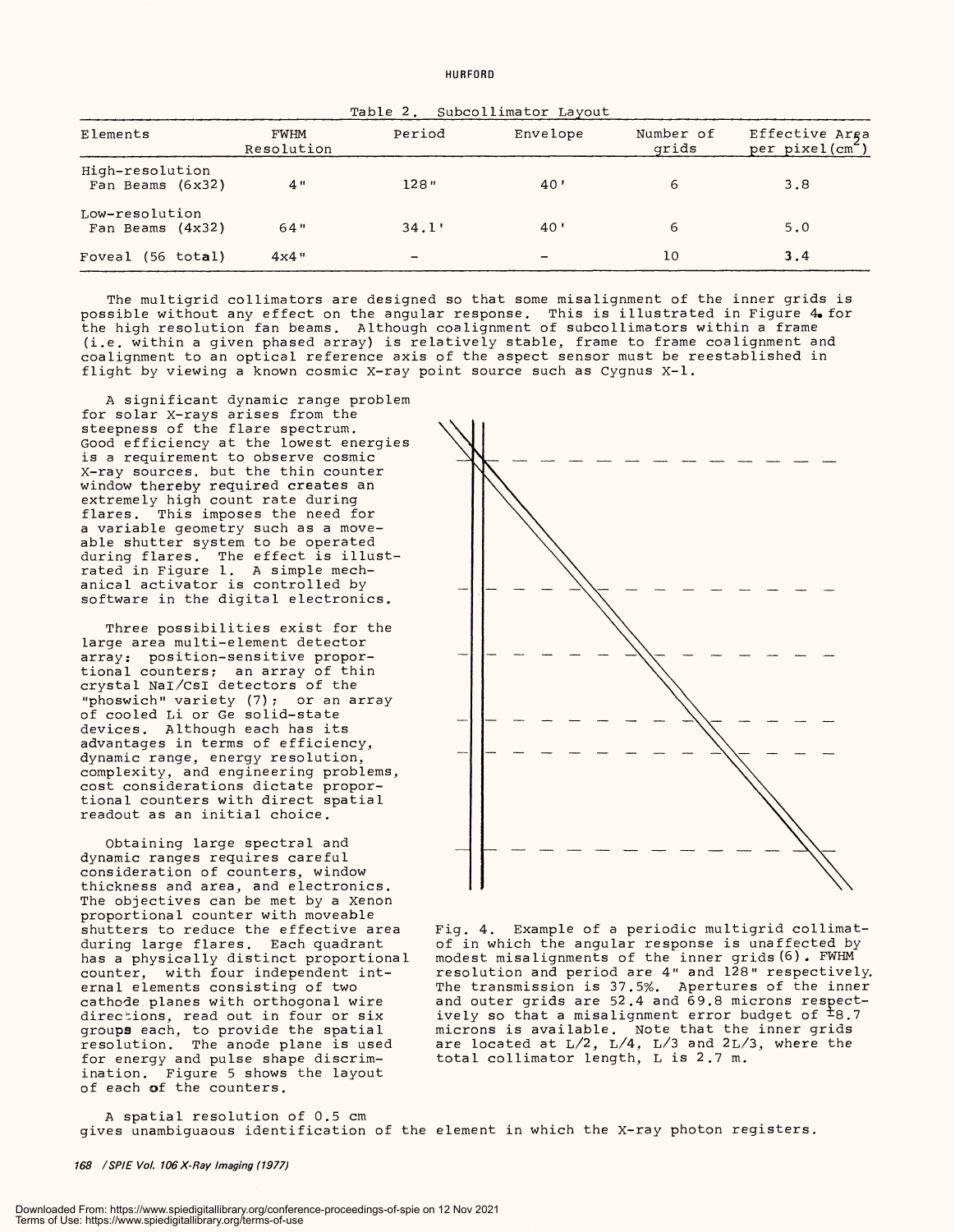The anode wire spacing of 1 -2 mm leads to The anode wire spacing of 1-2 mm leads to a maximum anode -to- cathode wire plane a maximum anode-to-cathode wire plane spacing of 5 to 10 mm. Therefore the bulk spacing of 5 to 10 mm. Therefore the bulk of the counter thickness is a drift volume of the counter thickness is a drift volume with the proportional region on the order with the proportional region on the order of 1 to 2 cm thick. The proportional of 1 to 2 cm thick. The proportional region is located in the centre of the region is located in the centre of the counter to reduce spatial uncertainties counter to reduce spatial uncertainties due to diffusion, and to permit a symmetric due to diffusion, and to permit a symmetric field configuration with lower voltages. field configuration with lower voltages. At a fill pressure of 2 atm, each drift At a fill pressure of 2 atm, each drift volume has a thickness of  $\sim\!\!10$  cm for a total absorbtion efficiency of >70% through-total absorbtion efficiency of >70% throughout most of the 2 -80 kev range. out most of the 2-80 kev range.

A low background is important for cosmic A low background is important for cosmic sources and for solar imaging at higher sources and for solar imaging at higher energies. Graded-Z honeycomb collimators,  $\begin{bmatrix} 0 & 1 \end{bmatrix}$ whose field of view is on the order of  $5^\circ$   $\ddot{\tilde{c}}$ FWHM, reduce photon background due to FWHM, reduce photon background due to production in the grids and support struct-production in the grids and support struct- $\hbox{\tt ure.}$  The background is further reduced by  $|\hbox{\tt c}|\,$ wall -anticoincidence anodes, not shown in wall-anticoincidence anodes,, not shown in Figure 5. Finally, each subcollimator area Figure 5. Finally, each subcollimator area of the detectors provides anticoincidence of the detectors provides anticoincidence rejection for other subcollimator areas. rejection for other subcollimator areas. The resulting background levels should be below  $10^{-3}$  counts (cm<sup>2</sup> sec kev) $^{-1}$ . The resulţing background levels should be below  $10^{-3}$  counts (cm<sup>2</sup> sec kev)<sup>-1</sup>.



Fig. 5. Layout of the position- sensitive, Fig. 5. Layout of the position-sensitive, Xenon -filled proportional conters. Xenon-filled proportional centers.

#### Discussion Discussion

Although the Hard X -Ray Imaging Instrument described above was optimized to meet the Although the Hard X-Ray Imaging Instrument described above was optimized to meet the unique problems posed by solar burst imaging, it is well suited to determining the size, unique problems posed by solar burst imaging, it is well suited to determining the size, structure and location of a wide range of cosmic X -ray sources such as the Crab nebula, structure and location of a wide range of cosmic X-ray sources such as the Crab nebula, extragalactic and galactic compact sources, discrete sources at the galactic centre, extragalactic and galactic compact sources, discrete sources at the galactic centre, X -ray burst sources, etc. The instrument can also evolve so as to significantly extend X-ray burst sources, etc. The instrument can also evolve so as to significantly extend its energy and angular resolution capabilities. Stacking several layers of grids and the use of intrinsic Germanium detectors could extend the imaging energy range to 130 kev. Such a system would simultaneously provide a large volume gamma ray detector at energies Such a system would simultaneously provide a large volume gamma ray detector at energies above 200 kev where the grids would be transparent. Angular resolution can also be above 200 kev where the grids would be transparent. Angular resolution can also be upgraded to  $\sim\!\!1$  arc second at intermediate energies where diffraction is not a concern. its energy and angular resolution capabilities. Stacking several layers of grids and the use of intrinsic Germanium detectors could extend the imaging energy range to 130 kev.

The instrument concept provides excellent refurbishment potential in view of its The instrument concept provides excellent refurbishment potential in view of its modular construction, replaceable grid planes and pointing system capabilities. Mere substitution of different grid planes, for example, would permit a wide range of configurations optimized for specific cosmic or solar objectives. Thus HXII could configurations optimized for specific cosmic or solar objectives. Thus HXII could become part of an evolutionary program of quantitative imaging of solar and cosmic hard X -ray sources where the instrument parameters for each reflight were adapted to reflect the experience and discoveries of previous missions. reflect the experience and discoveries of previous missions. modular construction, replaceable grid planes and pointing system capabilities. Mere substitution of different grid planes, for example, would permit a wide range of become part of an evolutionary program of quantitative imaging of solar and cosmic hard X-ray sources where the instrument parameters for each reflight were adapted to

#### Acknowledgements Acknowledgements

The work described above was due in large part to the efforts of the NASA Hard X -Ray The work described above was due in large part to the efforts of the NASA Hard X-Ray Imaging Facility Definition Team whose membership consists of: L. E. Peterson (team leader), University of California, San Diego; R. L. Blake, Los Alamos Scientific Laboratory; C. J. Crannell, Goddard Space Flight Center; G. Garmire, California Institute of Technology; H. S. Hudson, University of California, San Diego; R. P. Lin, University of California, H. S. Hudson, University of California, San Diego; R. P. Lin, University of California, Berkeley; Z. Svestka, American Science and Engineering; H. F. van Beek, Space Research Berkeley; Z. Svestka, American Science and Engineering; H. F. van Beek, Space Research Laboratory, Utrecht. Laboratory, Utrecht. University of California, San Diego; R. L. Blake, Los Alamos Scientific Laboratory; C. J. Crannell, Goddard Space Flight Center; G. Garmire, California Institute of Technology;

This work is supported by NASA under NAS5-22375. The author is also supported in part by NSF grant ATM76- 80782. by NSF grant ATM76-80782.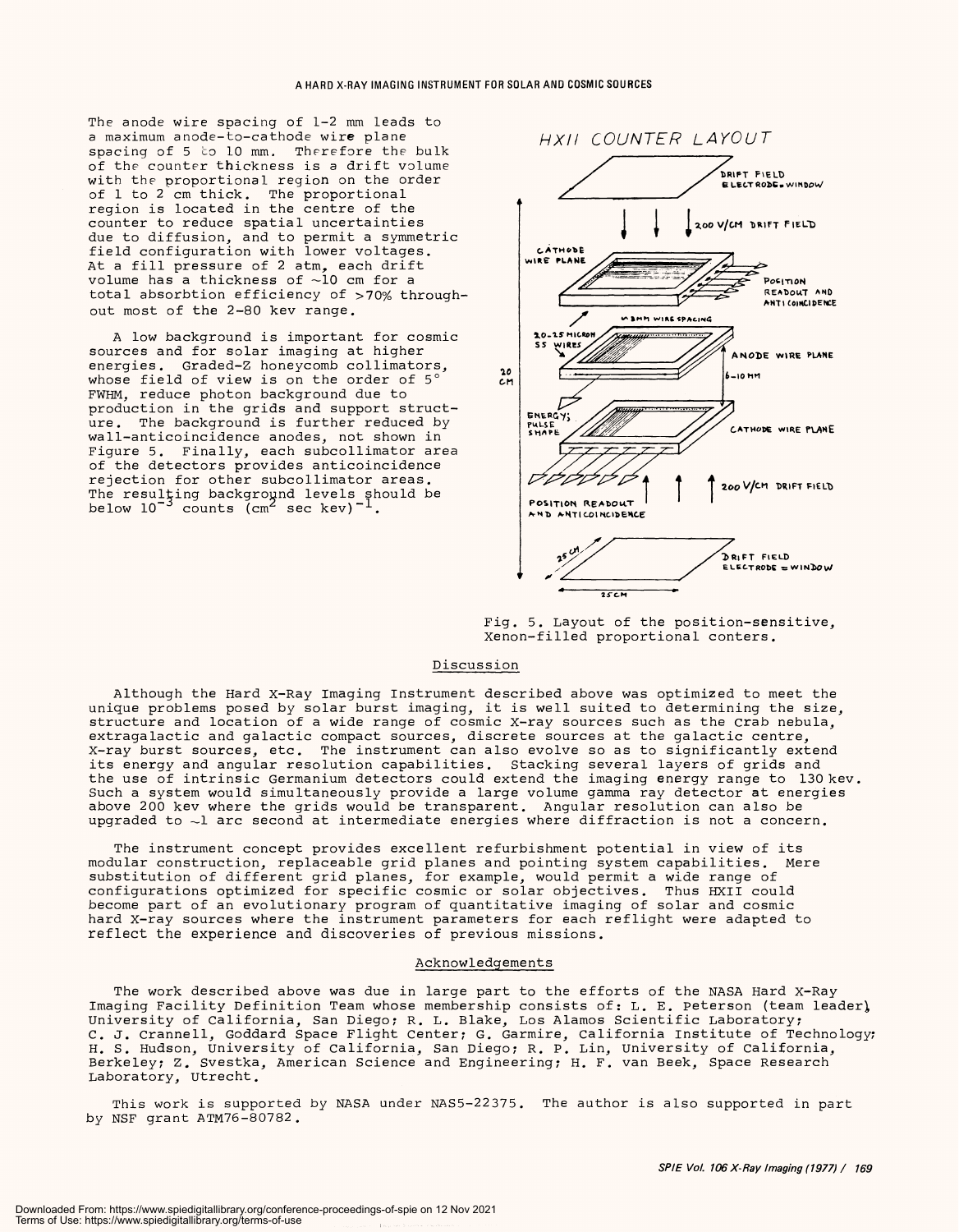#### HURFORD **HURFORD**

#### References References

1. Svestka, Z., Solar Flares, Reidel, 1976. 1. Svestka, Z., Solar Flares, Reidel, 1976.

2. Datlowe, D. W., Elcan, M. J. and Hudson, H. S., "OS0-7 Observations of Solar X -Rays in the Energy Range 10-100 keV," <u>Solar Physics</u>, <u>39</u>, 155, 1974. 2. Datlowe, D. W., Elcan, M. J. and Hudson,, H. S., "OSO-7 Observations of Solar X-Rays in the Energy Range 10-100 keV," Solar Physics, 39, 155, 1974.

3. Bradt, H., Garmire, G., Oda, M., Spada, G., Sreekantan, B. V., Gorenstein, P. and Gursky, H., "The Modulation Collimator in X-Ray Astronomy," Space Science Reviews, 8, 471, 1968. 3. Bradt, H., Garmire, G., Oda, M., Spada, G., Sreekantan, B. V.\_, Gorenstein, P. and Gursky, H., "The Modulation Collimator in X-Ray Astronomy," Space Science Reviews, 8, 471, 1968.

4. Schnopper, H. W. and Thompson, R. I., "Predicted Performance of a Rotating Modulation Collimator for Locating Celestial X-Ray Sources, Space Science Reviews, 8, 534, 1968 1968. 4. Schnopper, H. W. and Thompson, R. I., "Predicted Performance of a Rotating Modulation Collimator for Locating Celestial X-Ray Sources," Space Science Reviews, 8, 534,

5. Dicke, R. H., "Scatter-Hole Cameras for X-Rays and Gamma Rays," <u>Ap. J.</u>, <u>153</u>, LlOl, 1968. 1968.

6. Hurford, G., "Error-Tolerant Periodic Multigrid Collimators," submitted to <u>Applied</u> Optics, 1977. Optics, 1977.

7. Peterson, L. E., "Instrumental Technique in X -Ray Astronomy," Ann. Revs. Astron. 7. Peterson, L. E., "Instrumental Technique in X-Ray Astronomy," Ann. Revs. Astron. Astrophys., 13, 423, 1975. Astrophys., 13, 423, 1975.